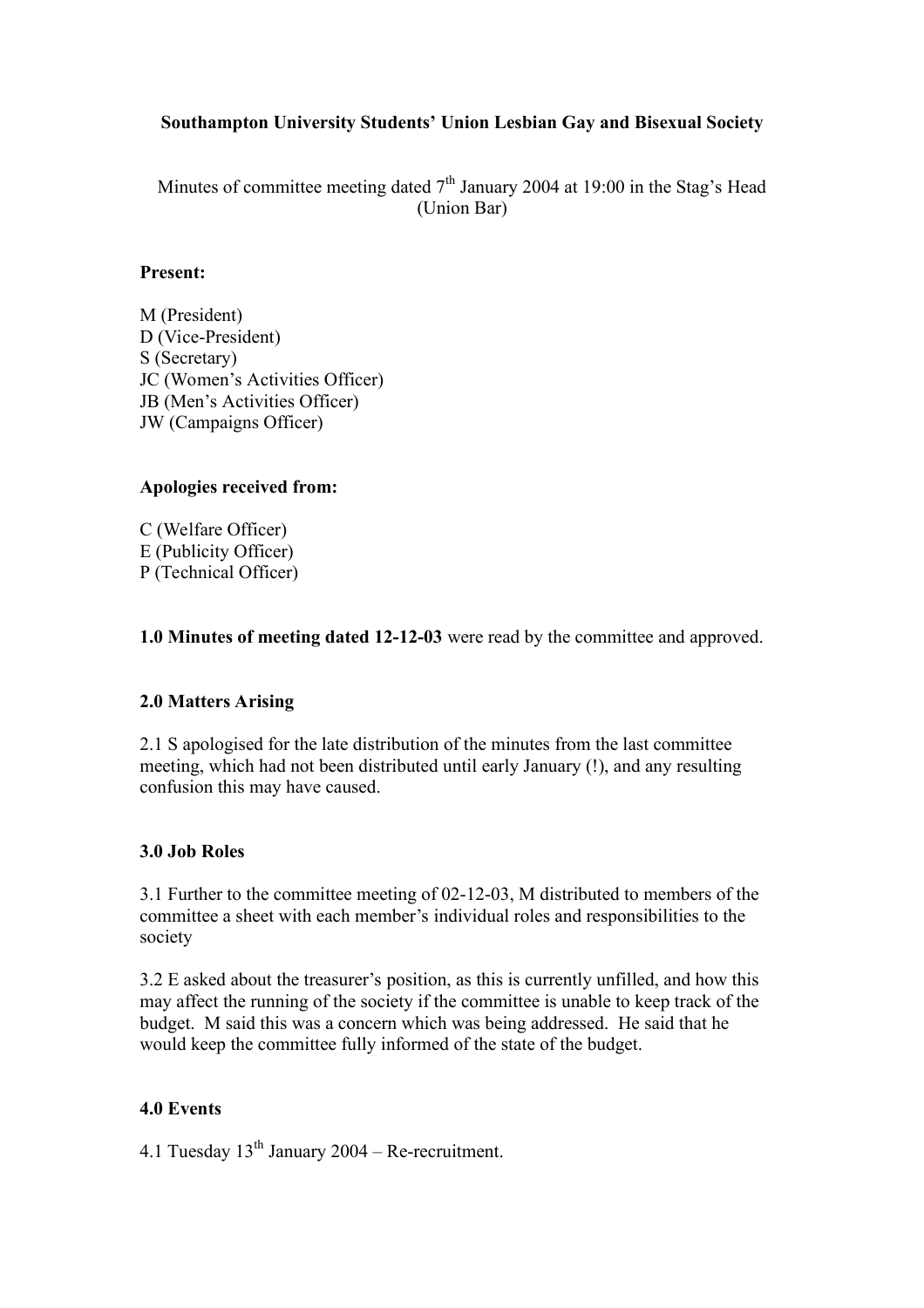4.1.1 M said he had received a few emails from people wishing to join the society but who had missed the last re-recruitment

4.1.2 JC suggested a new venue for the re-recruitment, but the lateness of the hour restricted the scope for this

4.1.3 In E's absence, P actioned to produce publicity for the event.

4.1.4 C is to bring along information packs and handbooks etc. (available from P).

4.1.5 The event will start at 19:00 in SUSU Café

4.2 Tuesday  $20^{th}$  January – Drinks and video

4.2.1 It was discussed previously that Union Films may allow us to stage this event in the Uniplex, but organising such a venue may be impractical in the short time! M commented that even given longer this would be improbable!

4.2.2 JW suggested a Lecture Theatre at Avenue Campus might be suitable, due to more mod cons being available there, all that would be needed was a laptop that could play DVDs which could be provided by JC. M said that going to Avenue might put Highfield students off

4.2.3 It was decided to use the Murray Lecture theatre, using a projector, or, failing this, a television could be borrowed from Clubs and Socs. *Action JC to look at both possibilities and carry out the most practical.* 

4.2.4 M to bring cable to connect laptop to whichever machine would be used!

4.3 Tuesday  $27<sup>th</sup>$  January – Holocaust Memorial Day

4.3.1 JW reported that his research for this event was progressing very well. The event will take the form of a talk, delivered by JW, followed by some candle lighting down by the Highfield Stream.

4.3.2 The talk will take place in the Murray Lecture Theatre, to be booked by D

4.3.3 Candles will be bought by JW, and Pink Triangles to be provided by S for event

#### 4.4 Additional Event 1 – Chinese New Year

4.4.1 To take place on Thursday 22nd January at Freedom Café Bar. *Action:*  M to contact [redacted]

4.4.2 As this is a cultural event, JB is to do some research into the Chinese New Year for leaflet or brief speech at the event. Décor will no doubt be organised by [redacted] with her usual zeal.

## 4.5 Additional Event 2 – Pubcrawl

4.5.1 It was decided that this could coincide with the Latino Carnival at the Edge on  $31<sup>st</sup>$  January. A minibus will take those in and out of costume on a pubcrawl before returning to the Edge.

4.5.2 D to (sweet)talk to [redacted] to ask if he will drive! 4.5.3 M to talk to [redacted].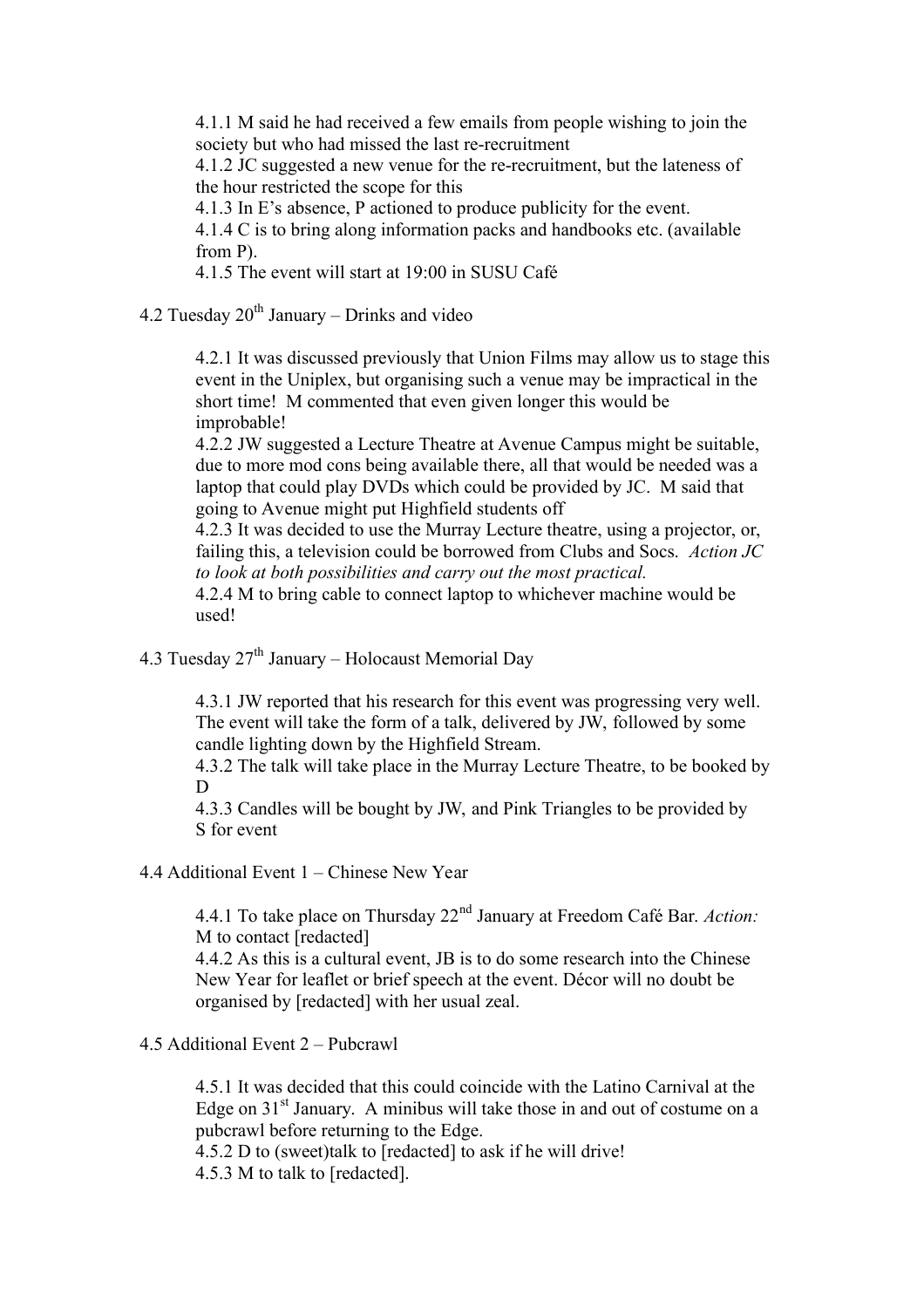# 4.6 Brighton Trip

4.6.1 M suggested, further to meeting of 12-12-03 that events in conjunction with SISU LGB should be kept low-key for the time being. This was not to say we could not go to Brighton at the same time as SISU, stopping short of joint-organisation.

4.6.2 JC suggested the weekend of 20  $\mathrm{th}$  / 21st February as Valentines weekend could be exprensive

4.6.3 Action plan for organising trip:

| + Coach to be booked                              | >>> M                   |
|---------------------------------------------------|-------------------------|
| + Posters to be prepared                          | $>>$ D                  |
| + Tickets to be produced                          | $>>$ Later              |
| $+$ Budget                                        | $>>>$ S                 |
| + Events for the Night (pubs/clubs to be visited) | $>>$ JB to make contact |

4.6.4 Price is to be decided. S suggested a 'money back' scheme whereby members get some of the ticket price back if enough people attend. M said it would be too difficult to organise and would put him out of pocket.

## **5.0 Location of Meetings**

5.1 M reported that the Union are making life very difficult for the Society when they insist on closing the tunnel between the Main Building and the West building, as this means society members cannot visit the bar from the Café. As a great deal of the Society's ambit is social, this makes things difficult.

5.2 The West Ref (Garden Court) appears to be free on Tuesdays and is but a stone's throw from the bar, and in the same building. M delivered an impressive speech in favour of moving meetings to this new location. A vote was taken, and this motion was approved unanimously.

5.3 JB volunteered to stay in the SUSU Café for the first few weeks for a while to redirect any errant members.

## **6.0 Training of Committee Members**

6.1 M wished to extend the training of committee members in active listening skills to the Activities Officers, who have a great deal of contact with the members. To this end, C, JB, JC and D are all to email M with their availabilities over the next few weeks so that M can book the courses with GCHS.

## **7.0 Accounts**